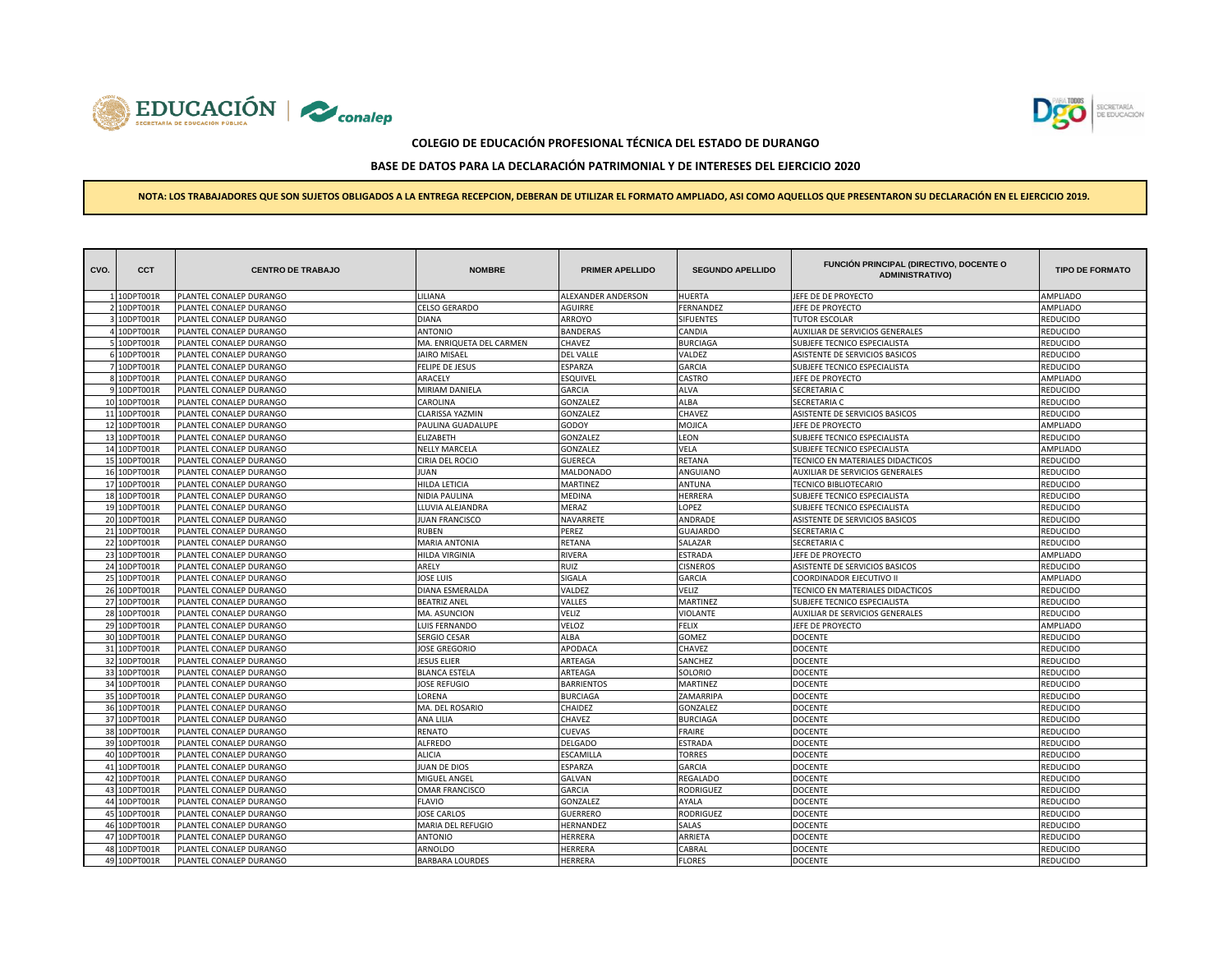



# **BASE DE DATOS PARA LA DECLARACIÓN PATRIMONIAL Y DE INTERESES DEL EJERCICIO 2020**

| CVO. | <b>CCT</b>                   | <b>CENTRO DE TRABAJO</b>                           | <b>NOMBRE</b>               | <b>PRIMER APELLIDO</b>          | <b>SEGUNDO APELLIDO</b> | FUNCIÓN PRINCIPAL (DIRECTIVO, DOCENTE O<br><b>ADMINISTRATIVO)</b> | <b>TIPO DE FORMATO</b>            |
|------|------------------------------|----------------------------------------------------|-----------------------------|---------------------------------|-------------------------|-------------------------------------------------------------------|-----------------------------------|
|      | 50 10DPT001R                 | PLANTEL CONALEP DURANGO                            | EZEQUIEL                    | HERRERA                         | QUEZADA                 | <b>DOCENTE</b>                                                    | REDUCIDO                          |
|      | 51 10DPT001R                 | PLANTEL CONALEP DURANGO                            | <b>ESUS BENITO</b>          | MANZANERA                       | <b>GANDARA</b>          | <b>DOCENTE</b>                                                    | <b>REDUCIDO</b>                   |
|      | 52 10DPT001R                 | PLANTEL CONALEP DURANGO                            | GUILLERMO                   | MARTINEZ                        | AMAYA                   | <b>DOCENTE</b>                                                    | REDUCIDO                          |
|      | 53 10DPT001R                 | PLANTEL CONALEP DURANGO                            | ARACELI                     | MARTINEZ                        | <b>OLAVARRIA</b>        | <b>DOCENTE</b>                                                    | REDUCIDO                          |
|      | 54 10DPT001R                 | PLANTEL CONALEP DURANGO                            | JESUS                       | MASCORRO                        | <b>TINOCO</b>           | <b>DOCENTE</b>                                                    | REDUCIDO                          |
|      | 55 10DPT001R                 | PLANTEL CONALEP DURANGO                            | MIGUEL                      | MATHEY                          | MARTINEZ                | <b>DOCENTE</b>                                                    | <b>REDUCIDO</b>                   |
|      | 56 10DPT001R                 | PLANTEL CONALEP DURANGO                            | <b>JOSE JOEL</b>            | MEDINA                          | <b>DOMINGUEZ</b>        | <b>DOCENTE</b>                                                    | REDUCIDO                          |
|      | 57 10DPT001R                 | PLANTEL CONALEP DURANGO                            | <b>ILEJANDRO</b>            | <b>MORALES</b>                  | DE LA TORRE             | <b>DOCENTE</b>                                                    | <b>EDUCIDO</b>                    |
|      | 58 10DPT001R                 | PLANTEL CONALEP DURANGO                            | CESAR GERARDO               | NAJERA                          | CALDERON                | <b>DOCENTE</b>                                                    | REDUCIDO                          |
|      | 59 10DPT001R                 | PLANTEL CONALEP DURANGO                            | ENRIQUE                     | <b>NAVARRO</b>                  | <b>GURROLA</b>          | <b>DOCENTE</b>                                                    | REDUCIDO                          |
|      | 60 10DPT001R                 | PLANTEL CONALEP DURANGO                            | <b>IGNACIO</b>              | OLIVAS                          | <b>GARCIA</b>           | <b>DOCENTE</b>                                                    | REDUCIDO                          |
|      | 61 10DPT001R                 | PLANTEL CONALEP DURANGO                            | LORENA IVET                 | OROZCO                          | SANTILLANO              | <b>DOCENTE</b>                                                    | REDUCIDO                          |
|      | 62 10DPT001R                 | PLANTEL CONALEP DURANGO                            | CELIA MARGARITA             | PARRA                           | <b>AGUILAR</b>          | <b>DOCENTE</b>                                                    | REDUCIDO                          |
|      | 63 10DPT001R                 | PLANTEL CONALEP DURANGO                            | <b>IUGO GUSTAVO</b>         | PEREZ                           | ZAPATA                  | <b>DOCENTE</b>                                                    | <b>REDUCIDO</b>                   |
|      | 64 10DPT001R                 | PLANTEL CONALEP DURANGO                            | <b>ANTONIO</b>              | PIZARRO                         | <b>ROSALES</b>          | <b>DOCENTE</b>                                                    | REDUCIDO                          |
|      | 65 10DPT001R                 | PLANTEL CONALEP DURANGO                            | RAFAEL                      | PIZARRO                         | <b>ROSALES</b>          | <b>DOCENTE</b>                                                    | REDUCIDO                          |
|      | 66 10DPT001R                 | PLANTEL CONALEP DURANGO                            | SAUL CESAR                  | RAMOS                           | RAMOS                   | <b>DOCENTE</b>                                                    | REDUCIDO                          |
|      | 67 10DPT001R                 | PLANTEL CONALEP DURANGO                            | <b>VORA EVANGELINA</b>      | RODRIGUEZ                       | <b>AGUILERA</b>         | <b>DOCENTE</b>                                                    | REDUCIDO                          |
|      | 68 10DPT001R                 | PLANTEL CONALEP DURANGO                            | RICARDO                     | RODRIGUEZ                       | <b>MONTES</b>           | <b>DOCENTE</b>                                                    | REDUCIDO                          |
|      | 69 10DPT001R                 | PLANTEL CONALEP DURANGO                            | ROBERTO                     | RODRIGUEZ                       | RAMOS                   | <b>DOCENTE</b>                                                    | <b>REDUCIDO</b>                   |
|      | 70 10DPT001R                 | PLANTEL CONALEP DURANGO                            | <b>JUAN CARLOS</b>          | SOLIS                           | VIDAÑA                  | <b>DOCENTE</b>                                                    | REDUCIDO                          |
|      | 71 10DPT001R                 | PLANTEL CONALEP DURANGO                            | <b>JOSE DE JESUS</b>        | SOSA                            | DIAZ                    | <b>DOCENTE</b>                                                    | REDUCIDO                          |
|      | 72 10DPT001R                 | PLANTEL CONALEP DURANGO                            | JOEL ADRIAN                 | SOTO                            | <b>GALVAN</b>           | <b>DOCENTE</b>                                                    | REDUCIDO                          |
|      | 73 10DPT001R                 | PLANTEL CONALEP DURANGO                            | <b>JACOBO</b>               | VARGAS                          | SANCHEZ                 | <b>DOCENTE</b>                                                    | REDUCIDO                          |
|      | 74 10DPT001R                 | PLANTEL CONALEP DURANGO                            | SUSUKY                      | MAR                             | ALDANA                  | <b>DOCENTE</b>                                                    | REDUCIDO                          |
|      | 75 10DPT001R                 | PLANTEL CONALEP DURANGO                            | <b>JOSE ALBERTO</b>         | SOLIS                           | <b>TINOCO</b>           | <b>DOCENTE</b>                                                    | REDUCIDO                          |
|      | 76 10DPT001R                 | PLANTEL CONALEP DURANGO                            | <b>UAN FRANCISCO</b>        | ARAMBULA                        | <b>REYES</b>            | <b>DOCENTE</b>                                                    | REDUCIDO                          |
|      | 77 10DPT001R                 | PLANTEL CONALEP DURANGO                            | <b>ARTURO HIRAM</b>         | ARAMBULA                        | <b>REYES</b>            | <b>DOCENTE</b>                                                    | REDUCIDO                          |
|      | 78 10DPT001R                 | PLANTEL CONALEP DURANGO                            | ROSARIO GUADALUPE           | RODRIGUEZ                       | AMBRIZ                  | <b>DOCENTE</b>                                                    | REDUCIDO                          |
|      | 79 10DPT001R                 | PLANTEL CONALEP DURANGO                            | <b>JESUS MANUEL</b>         | SOLIS                           | <b>TINOCO</b>           | <b>DOCENTE</b>                                                    | <b>REDUCIDO</b>                   |
|      | 80 10DPT001R                 | PLANTEL CONALEP DURANGO                            | MARIA DE JESUS              | ESPINOZA                        | CASTRO                  | <b>DOCENTE</b>                                                    | REDUCIDO                          |
|      | 81 10DPT001R                 | PLANTEL CONALEP DURANGO                            | <b>OSE ARTURO</b>           | MATHEY                          | MARTINEZ                | <b>DOCENTE</b>                                                    | <b>EDUCIDO</b>                    |
|      | 82 10DPT001R                 | PLANTEL CONALEP DURANGO                            | <b>JOSE IGNACIO</b>         | <b>OLIVAS</b>                   | QUEZADA                 | <b>DOCENTE</b>                                                    | REDUCIDO                          |
|      | 83 10DPT001R                 | PLANTEL CONALEP DURANGO                            | LUIS ALBERTO                | VALDEZ                          | <b>NEVAREZ</b>          | <b>DOCENTE</b>                                                    | REDUCIDO                          |
|      | 84 10DPT001R                 | PLANTEL CONALEP DURANGO                            | ANGEL ALEJANDRO             | VALLES                          | VELAZQUEZ               | <b>DOCENTE</b>                                                    | REDUCIDO                          |
|      | 85 10DPT001R                 | PLANTEL CONALEP DURANGO                            | BRENDA                      | VAZQUEZ                         | PARRA                   | <b>DOCENTE</b>                                                    | <b>REDUCIDO</b>                   |
|      | 86 10DPT001R                 | PLANTEL CONALEP DURANGO                            | GERARDO                     | VALENCIA                        | <b>ROSALES</b>          | <b>DOCENTE</b>                                                    | REDUCIDO                          |
|      | 87 10DPT001R                 | PLANTEL CONALEP DURANGO                            | MARIA AZUCENA               | <b>DIAZ</b>                     | <b>MARTINEZ</b>         | AUXILIAR ADMINISTRATIVO                                           | REDUCIDO                          |
|      | 88 10DPT001R                 | PLANTEL CONALEP DURANGO                            | <b>JACOBO</b>               | RODRIGUEZ                       | <b>RIVAS</b>            | PREFECTO                                                          | <b>REDUCIDO</b>                   |
|      | 89 10DPT001R                 | PLANTEL CONALEP DURANGO                            | CLEMENTE                    | SALCIDO                         | VALENZUELA              | AUXILIAR DE CASETA                                                | REDUCIDO                          |
|      | 90 10DPT001R                 | PLANTEL CONALEP DURANGO                            | ARTURO                      | <b>DIAZ</b>                     | <b>MIRANDA</b>          | <b>MANTENIMIENTO</b>                                              | REDUCIDO                          |
|      | 91 10DPT001R<br>92 10DPT001R | PLANTEL CONALEP DURANGO                            | <b>JOSE LUIS</b><br>LORENZO | <b>MONTES</b>                   | CASAS<br><b>HEREDIA</b> | <b>DIRECTOR</b>                                                   | AMPLIADO                          |
|      | 93 10DPT001R                 | PLANTEL CONALEP DURANGO<br>PLANTEL CONALEP DURANGO | <b>JAUN FRANCISCO</b>       | <b>MEDINA</b><br><b>ALVAREZ</b> | HERRERA                 | <b>DOCENTE</b><br><b>DOCENTE</b>                                  | REDUCIDO                          |
|      | 94 10DTP0002Q                | PLANTEL CONALEP CENTRO MEXICANO FRANCES            | <b>ESUS JOSE</b>            | <b>AVALOS</b>                   | ESCARZAGA               | SUPERVISOR DE MANTENIMIENTO                                       | <b>REDUCIDO</b><br><b>EDUCIDO</b> |
|      | 95 10DTP0002Q                | PLANTEL CONALEP CENTRO MEXICANO FRANCES            | ALEJANDRO                   | <b>BENITEZ</b>                  | <b>MEDRANO</b>          | AUXILIAR DE SERVICIOS GENERALES                                   | REDUCIDO                          |
|      | 96 10DTP0002Q                | PLANTEL CONALEP CENTRO MEXICANO FRANCES            | <b>UIS ROBERTO</b>          | CALDERA                         | <b>INIGUEZ</b>          | SECRETARIO "C                                                     | REDUCIDO                          |
|      | 97 10DTP0002Q                | PLANTEL CONALEP CENTRO MEXICANO FRANCES            | <b>EONEL</b>                | DELFIN                          | <b>BARRIOS</b>          | SECRETARIO "C"                                                    | REDUCIDO                          |
|      | 98 10DTP0002Q                | PLANTEL CONALEP CENTRO MEXICANO FRANCES            | JAIME URIEL                 | <b>FLORES</b>                   | <b>MARTINEZ</b>         | AUXILIAR DE SERVICIOS GENERALES                                   | REDUCIDO                          |
|      |                              |                                                    |                             |                                 |                         |                                                                   |                                   |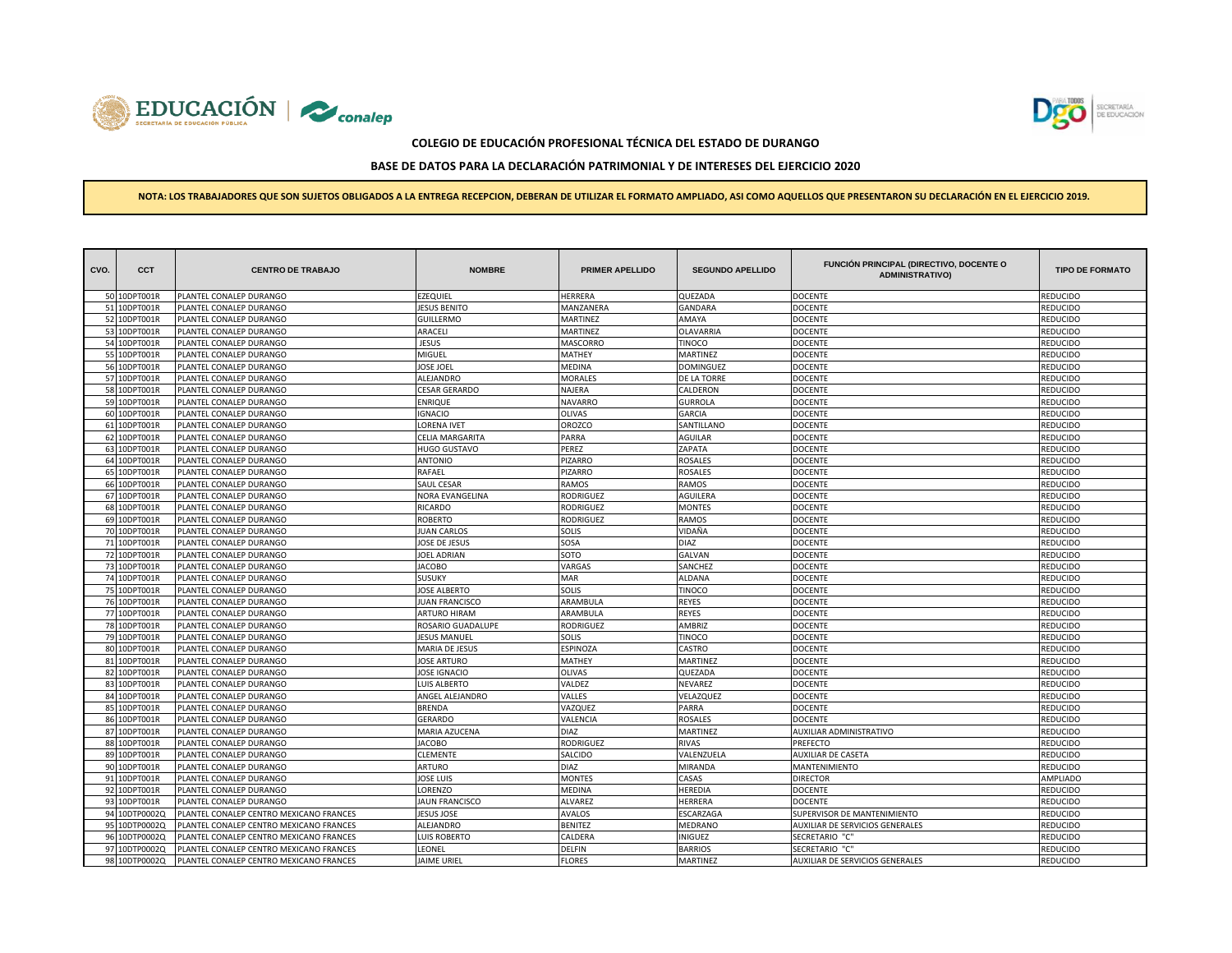



# **BASE DE DATOS PARA LA DECLARACIÓN PATRIMONIAL Y DE INTERESES DEL EJERCICIO 2020**

| CVO. | <b>CCT</b>     | <b>CENTRO DE TRABAJO</b>                | <b>NOMBRE</b>           | <b>PRIMER APELLIDO</b> | <b>SEGUNDO APELLIDO</b> | FUNCIÓN PRINCIPAL (DIRECTIVO, DOCENTE O<br><b>ADMINISTRATIVO)</b> | <b>TIPO DE FORMATO</b> |
|------|----------------|-----------------------------------------|-------------------------|------------------------|-------------------------|-------------------------------------------------------------------|------------------------|
|      | 99 10DTP0002Q  | PLANTEL CONALEP CENTRO MEXICANO FRANCES | MIRIAM GUADALUPE        | <b>GALINDO</b>         | MORENO                  | AUXILIAR DE SERVICIOS GENERALES                                   | REDUCIDO               |
| 100  | 10DTP0002Q     | PLANTEL CONALEP CENTRO MEXICANO FRANCES | LAURA GABRIELA          | GUERRERO               | CANO                    | JEFE DE PROYECTO                                                  | AMPLIADO               |
| 101  | 10DTP0002Q     | PLANTEL CONALEP CENTRO MEXICANO FRANCES | <b>LUZ RAQUEL</b>       | <b>HOLGUIN</b>         | <b>NZUETA</b>           | SECRETARIA "C"                                                    | REDUCIDO               |
| 102  | LODTP0002Q     | PLANTEL CONALEP CENTRO MEXICANO FRANCES | DANIELA GUADALUPE       | LOPEZ                  | <b>REYES</b>            | ASISTENTE DE SERVICIOS BASICOS                                    | REDUCIDO               |
| 103  | 10DTP0002Q     | PLANTEL CONALEP CENTRO MEXICANO FRANCES | MIGUEL ANGEL            | <b>MEDINA</b>          | CARREON                 | SUBJEFE TECNICO ESPECIALISTA                                      | REDUCIDO               |
| 104  | 10DTP0002Q     | PLANTEL CONALEP CENTRO MEXICANO FRANCES | <b>EDGAR</b>            | MERAZ                  | <b>DUARTE</b>           | ASISTENTE DE SERVICIOS BASICOS                                    | REDUCIDO               |
| 105  | 0DTP0002Q      | PLANTEL CONALEP CENTRO MEXICANO FRANCES | LUIS ENRIQUE            | MEZA                   | <b>RODRIGUEZ</b>        | SUBJEFE TECNICO ESPECIALISTA                                      | REDUCIDO               |
| 106  | 10DTP0002Q     | PLANTEL CONALEP CENTRO MEXICANO FRANCES | ROSA ELENA              | <b>MONROY</b>          | SOTO                    | JEFE DE PROYECTO                                                  | AMPLIADO               |
| 107  | 10DTP0002Q     | PLANTEL CONALEP CENTRO MEXICANO FRANCES | MARIA DEL CARMEN        | <b>MORENO</b>          | ESPINOZA                | JEFE DE PROYECTO                                                  | AMPLIADO               |
| 108  | 10DTP0002Q     | PLANTEL CONALEP CENTRO MEXICANO FRANCES | <b>JOSE FRANCISCO</b>   | <b>NORIEGA</b>         | MARQUEZ                 | JEFE DE PROYECTO                                                  | AMPLIADO               |
| 109  | LODTP0002Q     | PLANTEL CONALEP CENTRO MEXICANO FRANCES | DIANA LIZBETH           | <b>PALACIOS</b>        | MUNOZ                   | AUXILIAR DE SEGURIDAD                                             | REDUCIDO               |
| 110  | 10DTP0002Q     | PLANTEL CONALEP CENTRO MEXICANO FRANCES | <b>RUBEN</b>            | PEREZ                  | HERNANDEZ               | <b>TUTOR ESCOLAR</b>                                              | REDUCIDO               |
| 111  | 10DTP0002Q     | PLANTEL CONALEP CENTRO MEXICANO FRANCES | <b>PATRICIA</b>         | PEREZ                  | <b>NUNEZ</b>            | JEFE DE PROYECTO                                                  | AMPLIADO               |
|      | 112 10DTP0002Q | PLANTEL CONALEP CENTRO MEXICANO FRANCES | <b>ROBERTO</b>          | PICAZO                 | CRUZ                    | <b>TUTOR ESCOLAR</b>                                              | REDUCIDO               |
|      | 113 10DTP0002Q | PLANTEL CONALEP CENTRO MEXICANO FRANCES | MARIA DEL CARMEN        | REYES                  | CHAIREZ                 | SUBJEFE TECNICO ESPECIALISTA                                      | REDUCIDO               |
|      | 114 10DTP0002Q | PLANTEL CONALEP CENTRO MEXICANO FRANCES | <b>NORMA NOHEMI</b>     | REYNA                  | <b>RODRIGUEZ</b>        | AUXILIAR DE SERVICIOS GENERALES                                   | REDUCIDO               |
| 115  | LODTP0002Q     | PLANTEL CONALEP CENTRO MEXICANO FRANCES | SANDRA SUSANA           | <b>RODRIGUEZ</b>       | VILLA                   | JEFE DE PROYECTO                                                  | AMPLIADO               |
| 116  | 10DTP0002Q     | PLANTEL CONALEP CENTRO MEXICANO FRANCES | <b>MARIA ELENA</b>      | SANCHEZ                | CARRANZA                | SUBJEFE TECNICO ESPECIALISTA                                      | REDUCIDO               |
|      | 117 10DTP0002Q | PLANTEL CONALEP CENTRO MEXICANO FRANCES | <b>BRENDA ELIZABETH</b> | SANTIVAÑEZ             | HOLGUÍN                 | SUBJEFE TECNICO ESPECIALISTA                                      | REDUCIDO               |
| 118  | 0DTP0002Q      | PLANTEL CONALEP CENTRO MEXICANO FRANCES | Luis                    | SILVA                  | BARRAGAN                | SUBJEFE TECNICO ESPECIALISTA                                      | REDUCIDO               |
| 119  | 10DTP0002Q     | PLANTEL CONALEP CENTRO MEXICANO FRANCES | <b>EDMUNDO JAVIER</b>   | SORIA                  | CAMACHO                 | <b>SECRETARIO "B"</b>                                             | REDUCIDO               |
| 120  | 10DTP0002Q     | PLANTEL CONALEP CENTRO MEXICANO FRANCES | FELIPE                  | SOSA                   | RUIZ                    | <b>TECNICO BIBLIOTECARIO</b>                                      | REDUCIDO               |
| 121  | 10DTP0002Q     | PLANTEL CONALEP CENTRO MEXICANO FRANCES | <b>JOSE ELISEO</b>      | SOTO                   | <b>GARCIA</b>           | SUBJEFE TECNICO ESPECIALISTA                                      | REDUCIDO               |
| 122  | 10DTP0002Q     | PLANTEL CONALEP CENTRO MEXICANO FRANCES | JOSE EDUARDO            | <b>TARANGO</b>         | HERNANADEZ              | COORDINADOR EJECUTIVO                                             | AMPLIADO               |
| 123  | LODTP0002Q     | PLANTEL CONALEP CENTRO MEXICANO FRANCES | ANA GRISELDA            | VAZQUEZ                | PRONE                   | SECRETARIA "C"                                                    | REDUCIDO               |
| 124  | 10DTP0002Q     | PLANTEL CONALEP CENTRO MEXICANO FRANCES | CARLOS CASIMIRO         | <b>ALVARADO</b>        | HERNANDEZ               | <b>DOCENTE</b>                                                    | REDUCIDO               |
| 125  | 10DTP0002Q     | PLANTEL CONALEP CENTRO MEXICANO FRANCES | <b>MARIA SARA</b>       | ASTORGA                | QUINONES                | DOCENTE                                                           | <b>EDUCIDO</b>         |
| 126  | 10DTP0002Q     | PLANTEL CONALEP CENTRO MEXICANO FRANCES | JOSE GUDALUPE           | <b>BARRAZA</b>         | CARDENAS                | <b>DOCENTE</b>                                                    | REDUCIDO               |
| 127  | 10DTP0002Q     | PLANTEL CONALEP CENTRO MEXICANO FRANCES | ARMANDO                 | <b>BUENDIA</b>         | VAZQUEZ                 | <b>DOCENTE</b>                                                    | REDUCIDO               |
| 128  | LODTP0002Q     | PLANTEL CONALEP CENTRO MEXICANO FRANCES | <b>MARIA TERESA</b>     | CAMACHC                | NUNEZ                   | <b>DOCENTE</b>                                                    | REDUCIDO               |
| 129  | 10DTP0002Q     | PLANTEL CONALEP CENTRO MEXICANO FRANCES | <b>JOSE ALFONSO</b>     | CARRILLO               | SANCHEZ                 | <b>DOCENTE</b>                                                    | REDUCIDO               |
| 130  | LODTP0002Q     | PLANTEL CONALEP CENTRO MEXICANO FRANCES | <b>JAIME</b>            | CHAVEZ                 | <b>FLORES</b>           | <b>DOCENTE</b>                                                    | REDUCIDO               |
| 131  | 10DTP0002Q     | PLANTEL CONALEP CENTRO MEXICANO FRANCES | <b>BRENDA LILIANA</b>   | CORTEZ                 | PRIETO                  | <b>DOCENTE</b>                                                    | REDUCIDO               |
| 132  | 10DTP0002Q     | PLANTEL CONALEP CENTRO MEXICANO FRANCES | ROBERTO                 | CUELLAR                | ALCALA                  | <b>DOCENTE</b>                                                    | REDUCIDO               |
| 133  | 10DTP0002Q     | PLANTEL CONALEP CENTRO MEXICANO FRANCES | <b>JAVIER RENE</b>      | <b>DE ALBA</b>         | MARTINEZ                | <b>DOCENTE</b>                                                    | REDUCIDO               |
| 134  | 10DTP0002Q     | PLANTEL CONALEP CENTRO MEXICANO FRANCES | <b>RICARDO</b>          | DERAS                  | MARTINEZ                | <b>DOCENTE</b>                                                    | REDUCIDO               |
| 135  | 10DTP0002Q     | PLANTEL CONALEP CENTRO MEXICANO FRANCES | JUANA                   | ECHEVARRIA             | CHAIREZ                 | <b>DOCENTE</b>                                                    | REDUCIDO               |
| 136  | 10DTP0002Q     | PLANTEL CONALEP CENTRO MEXICANO FRANCES | <b>GRACIELA</b>         | <b>ELIZALDE</b>        | <b>GUTIERREZ</b>        | <b>DOCENTE</b>                                                    | REDUCIDO               |
| 137  | 10DTP0002Q     | PLANTEL CONALEP CENTRO MEXICANO FRANCES | <b>BLAS ILHUICAMINA</b> | ESCOBEDO               | HERNANDEZ               | <b>DOCENTE</b>                                                    | REDUCIDO               |
| 138  | 10DTP0002Q     | PLANTEL CONALEP CENTRO MEXICANO FRANCES | SAIRA GUADALUPE         | <b>FLORES</b>          | MADRID                  | <b>DOCENTE</b>                                                    | REDUCIDO               |
| 139  | 10DTP0002Q     | PLANTEL CONALEP CENTRO MEXICANO FRANCES | MANUEL                  | <b>FRANK</b>           | <b>GUERRERO</b>         | <b>DOCENTE</b>                                                    | REDUCIDO               |
| 140  | 0DTP0002Q      | PLANTEL CONALEP CENTRO MEXICANO FRANCES | <b>JESUS ADRIAN</b>     | <b>GALVAN</b>          | ZUNIGA                  | <b>DOCENTE</b>                                                    | REDUCIDO               |
| 141  | 10DTP0002Q     | PLANTEL CONALEP CENTRO MEXICANO FRANCES | ALVARO RAMIRO           | GARCIA                 | AGUILERA                | <b>DOCENTE</b>                                                    | REDUCIDO               |
| 142  | 10DTP0002Q     | PLANTEL CONALEP CENTRO MEXICANO FRANCES | LUCILA                  | GARDUNO                | SALAS                   | <b>DOCENTE</b>                                                    | REDUCIDO               |
| 143  | 10DTP0002Q     | PLANTEL CONALEP CENTRO MEXICANO FRANCES | <b>JOSE FRANCISCO</b>   | GODOY                  | <b>GARIBALDI</b>        | <b>DOCENTE</b>                                                    | REDUCIDO               |
| 144  | 10DTP0002Q     | PLANTEL CONALEP CENTRO MEXICANO FRANCES | <b>UAN ANTONIO</b>      | GONZALEZ               | GOMEZ                   | <b>DOCENTE</b>                                                    | REDUCIDO               |
| 145  | 0DTP0002Q      | PLANTEL CONALEP CENTRO MEXICANO FRANCES | <b>MARIA ESTELA</b>     | GONZALEZ               | MONTEMAYOR              | <b>DOCENTE</b>                                                    | REDUCIDO               |
| 146  | LODTP0002Q     | PLANTEL CONALEP CENTRO MEXICANO FRANCES | <b>JOSE ELIGIO</b>      | <b>GUERRERO</b>        | PULIDO                  | <b>DOCENTE</b>                                                    | REDUCIDO               |
|      | 147 10DTP0002Q | PLANTEL CONALEP CENTRO MEXICANO FRANCES | <b>HORACIO</b>          | <b>GUTIERREZ</b>       | SANCHEZ                 | <b>DOCENTE</b>                                                    | REDUCIDO               |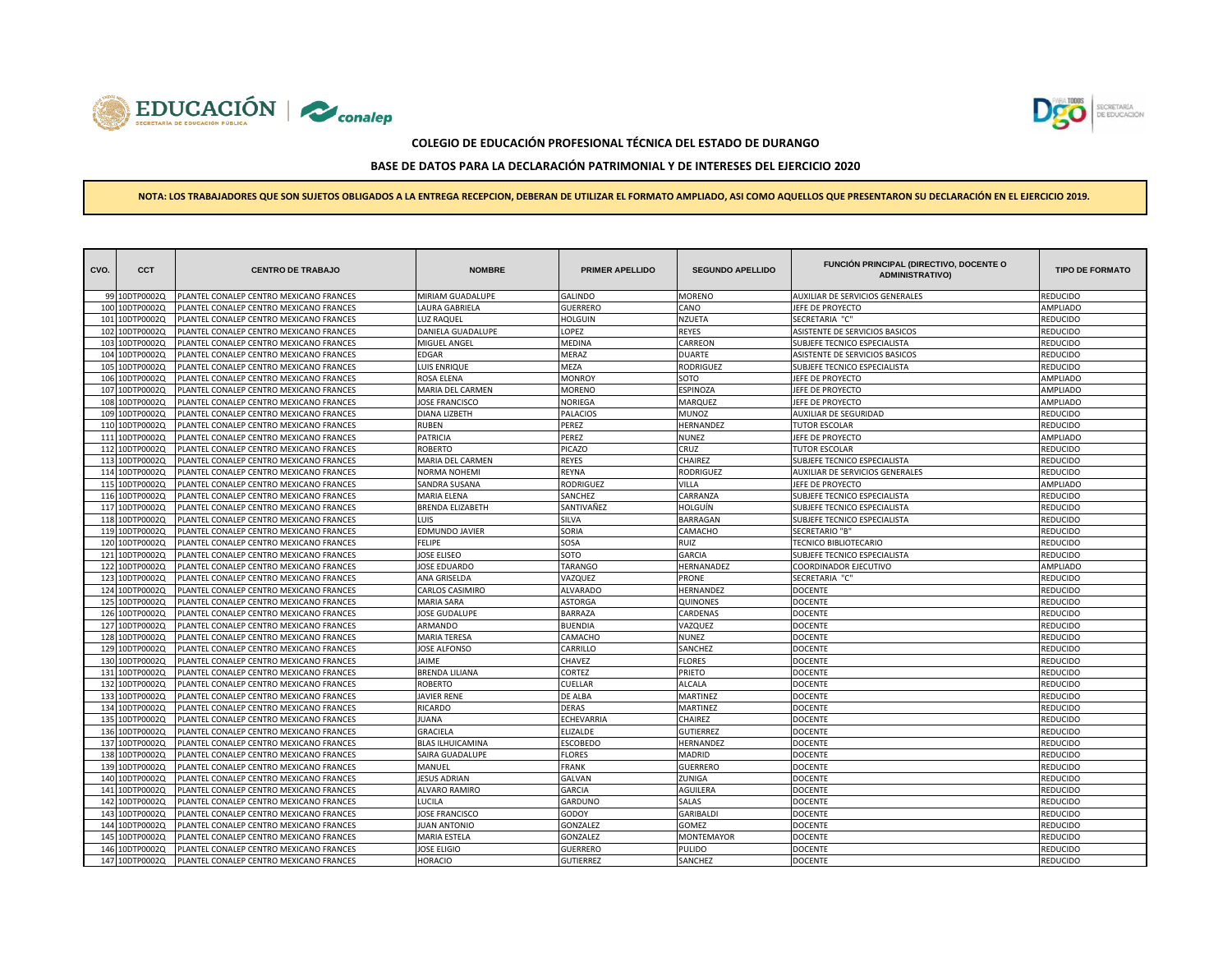



# **BASE DE DATOS PARA LA DECLARACIÓN PATRIMONIAL Y DE INTERESES DEL EJERCICIO 2020**

| CVO. | <b>CCT</b>     | <b>CENTRO DE TRABAJO</b>                      | <b>NOMBRE</b>                       | <b>PRIMER APELLIDO</b> | <b>SEGUNDO APELLIDO</b> | <b>FUNCIÓN PRINCIPAL (DIRECTIVO, DOCENTE O</b><br><b>ADMINISTRATIVO)</b> | <b>TIPO DE FORMATO</b>      |
|------|----------------|-----------------------------------------------|-------------------------------------|------------------------|-------------------------|--------------------------------------------------------------------------|-----------------------------|
|      | 148 10DTP0002Q | PLANTEL CONALEP CENTRO MEXICANO FRANCES       | LUIS ARTURO                         | HERNANDEZ              | ARIZMENDI               | <b>DOCENTE</b>                                                           | REDUCIDO                    |
| 149  | 10DTP0002Q     | PLANTEL CONALEP CENTRO MEXICANO FRANCES       | FRANCISCO JAVIER                    | HERNANDEZ              | CARRILLO                | <b>DOCENTE</b>                                                           | REDUCIDO                    |
| 150  | LODTP0002Q     | PLANTEL CONALEP CENTRO MEXICANO FRANCES       | <b>IOSE JUAN</b>                    | HERNANDEZ              | SANCHEZ                 | <b>DOCENTE</b>                                                           | REDUCIDO                    |
| 151  | 10DTP0002Q     | PLANTEL CONALEP CENTRO MEXICANO FRANCES       | JESUS                               | LOPEZ                  | SANCHEZ                 | <b>DOCENTE</b>                                                           | <b>REDUCIDO</b>             |
| 152  | 10DTP0002Q     | PLANTEL CONALEP CENTRO MEXICANO FRANCES       | <b>EDUARDO</b>                      | MAGALLANES             | MARTINEZ                | <b>DOCENTE</b>                                                           | REDUCIDO                    |
| 153  | 10DTP0002Q     | PLANTEL CONALEP CENTRO MEXICANO FRANCES       | <b>GUADALUPE DEL PILAR</b>          | MEDINA                 | TEILLERY                | <b>DOCENTE</b>                                                           | REDUCIDO                    |
| 154  | 10DTP0002Q     | PLANTEL CONALEP CENTRO MEXICANO FRANCES       | <b>DAGOBERTO</b>                    | MONARREZ               | <b>ARZOLA</b>           | <b>DOCENTE</b>                                                           | <b>REDUCIDO</b>             |
| 155  | 10DTP0002Q     | PLANTEL CONALEP CENTRO MEXICANO FRANCES       | ELEAZAR                             | MONARREZ               | ARZOLA                  | <b>DOCENTE</b>                                                           | REDUCIDO                    |
| 156  | 10DTP0002Q     | PLANTEL CONALEP CENTRO MEXICANO FRANCES       | JUDITH DEL ROCIO                    | MONARRES               | ARZOLA                  | <b>DOCENTE</b>                                                           | REDUCIDO                    |
| 157  | 10DTP0002Q     | PLANTEL CONALEP CENTRO MEXICANO FRANCES       | MARIA MARGARITA                     | MORENO                 | ESPINOZA                | <b>DOCENTE</b>                                                           | REDUCIDO                    |
| 158  | 0DTP0002Q      | PLANTEL CONALEP CENTRO MEXICANO FRANCES       | DAVID CUAUHTEMOC                    | MORENO                 | <b>ESPINOZA</b>         | <b>DOCENTE</b>                                                           | REDUCIDO                    |
| 159  | 10DTP0002Q     | PLANTEL CONALEP CENTRO MEXICANO FRANCES       | RAYMUNDO                            | MORALES                | CASTRO                  | <b>DOCENTE</b>                                                           | <b>REDUCIDO</b>             |
| 160  | 10DTP0002Q     | PLANTEL CONALEP CENTRO MEXICANO FRANCES       | <b>GUSTAVO AMERICO</b>              | OTEO                   | OROPEZA                 | <b>DOCENTE</b>                                                           | REDUCIDO                    |
| 161  | 10DTP0002Q     | PLANTEL CONALEP CENTRO MEXICANO FRANCES       | ALMA ALEJANDRA                      | PERALTA                | CABALLERO               | <b>DOCENTE</b>                                                           | REDUCIDO                    |
| 162  | 10DTP0002Q     | PLANTEL CONALEP CENTRO MEXICANO FRANCES       | MIGUEL                              | QUEZADA                | <b>ALMARAZ</b>          | <b>DOCENTE</b>                                                           | REDUCIDO                    |
| 163  | 10DTP0002Q     | PLANTEL CONALEP CENTRO MEXICANO FRANCES       | RODOLFO                             | RAMIREZ                | RAMIREZ                 | <b>DOCENTE</b>                                                           | <b>REDUCIDO</b>             |
| 164  | 10DTP0002Q     | PLANTEL CONALEP CENTRO MEXICANO FRANCES       | NYLZA GABRIELA                      | RAMIREZ                | VARGAS                  | <b>DOCENTE</b>                                                           | <b>REDUCIDO</b>             |
| 165  | LODTP0002Q     | PLANTEL CONALEP CENTRO MEXICANO FRANCES       | <b>SERGIO ELIAS</b>                 | <b>REYES</b>           | <b>MEDINA</b>           | <b>DOCENTE</b>                                                           | <b>REDUCIDO</b>             |
| 166  | LODTP0002Q     | PLANTEL CONALEP CENTRO MEXICANO FRANCES       | HUGO FELIX                          | REYES                  | SARMIENTO               | <b>DOCENTE</b>                                                           | REDUCIDO                    |
| 167  | LODTP0002Q     | PLANTEL CONALEP CENTRO MEXICANO FRANCES       | MAGALIEL                            | REYNA                  | PERALES                 | <b>DOCENTE</b>                                                           | REDUCIDO                    |
| 168  | 10DTP0002Q     | PLANTEL CONALEP CENTRO MEXICANO FRANCES       | <b>AURA OLIVIA</b>                  | RIOS                   | ALFEREZ                 | <b>DOCENTE</b>                                                           | REDUCIDO                    |
| 169  | 0DTP0002Q      | PLANTEL CONALEP CENTRO MEXICANO FRANCES       | JORGE                               | <b>RIOS</b>            | CORVERA                 | <b>DOCENTE</b>                                                           | REDUCIDO                    |
| 170  | 10DTP0002Q     | PLANTEL CONALEP CENTRO MEXICANO FRANCES       | JOSE TRINIDAD                       | RODRIGUEZ              | <b>MIRANDA</b>          | <b>DOCENTE</b>                                                           | REDUCIDO                    |
| 171  | 10DTP0002Q     | PLANTEL CONALEP CENTRO MEXICANO FRANCES       | AZARO                               | ROMERO                 | GALVEZ                  | <b>DOCENTE</b>                                                           | <b>REDUCIDO</b>             |
| 172  | 10DTP0002Q     | PLANTEL CONALEP CENTRO MEXICANO FRANCES       | <b>NUBEN</b>                        | RUVALCABA              | <b>NIETO</b>            | <b>DOCENTE</b>                                                           | REDUCIDO                    |
| 173  | 10DTP0002Q     | PLANTEL CONALEP CENTRO MEXICANO FRANCES       | <b>OSCAR</b>                        | SALAIS                 | <b>FLORES</b>           | <b>DOCENTE</b>                                                           | <b>REDUCIDO</b>             |
|      | 174 10DTP0002Q | PLANTEL CONALEP CENTRO MEXICANO FRANCES       | <b>OMAR</b>                         | SANCHEZ                | CARRANZA                | <b>DOCENTE</b>                                                           | REDUCIDO                    |
| 175  | 10DTP0002Q     | PLANTEL CONALEP CENTRO MEXICANO FRANCES       | <b>MARIA ANTONIETA</b>              | SANTILLAN              | MUÑOZ                   | <b>DOCENTE</b>                                                           | REDUCIDO                    |
| 176  | 10DTP0002Q     | PLANTEL CONALEP CENTRO MEXICANO FRANCES       | CHRISTIAN GERARDO                   | SOLIS                  | AGÜERO                  | <b>DOCENTE</b>                                                           | <b>REDUCIDO</b>             |
|      | 177 10DTP0002Q | PLANTEL CONALEP CENTRO MEXICANO FRANCES       | <b>JORGE ALFONSO</b>                | SOSA                   | SANCHEZ                 | <b>DOCENTE</b>                                                           | REDUCIDO                    |
| 178  | 10DTP0002Q     | PLANTEL CONALEP CENTRO MEXICANO FRANCES       | <b>ADRIANA</b>                      | TINOCO                 | <b>ALCAZAR</b>          | <b>DOCENTE</b>                                                           | REDUCIDO                    |
| 179  | LODTP0002Q     | PLANTEL CONALEP CENTRO MEXICANO FRANCES       | JOSE MANUEL BENIGNO                 | <b>TORRES</b>          | <b>ROBLES</b>           | <b>DOCENTE</b>                                                           |                             |
| 180  | 10DTP0002Q     | PLANTEL CONALEP CENTRO MEXICANO FRANCES       | ADAN                                | TREJO                  | GALEANA                 | <b>DOCENTE</b>                                                           | REDUCIDO<br><b>REDUCIDO</b> |
| 181  | 10DTP0002Q     | PLANTEL CONALEP CENTRO MEXICANO FRANCES       |                                     | UGARTE                 | <b>NAVARRO</b>          | <b>DOCENTE</b>                                                           | REDUCIDO                    |
| 182  | 10DTP0002Q     | PLANTEL CONALEP CENTRO MEXICANO FRANCES       | SANDRA YESENIA<br><b>UAN MANUEL</b> | VALENZUELA             | AMARO                   | <b>DOCENTE</b>                                                           |                             |
|      |                |                                               |                                     |                        |                         |                                                                          | REDUCIDO                    |
| 183  | 0DTP0002Q      | PLANTEL CONALEP CENTRO MEXICANO FRANCES       | KAREN ELIZABETH                     | VALDEZ                 | JIMENEZ                 | <b>DOCENTE</b>                                                           | REDUCIDO                    |
| 184  | 10DTP0002Q     | PLANTEL CONALEP CENTRO MEXICANO FRANCES       | PABLO                               | VARELA                 | <b>TORRES</b>           | <b>DOCENTE</b>                                                           | <b>REDUCIDO</b>             |
| 185  | 10DTP0002Q     | PLANTEL CONALEP CENTRO MEXICANO FRANCES       | MOISES                              | ZAVALA                 | SILVA                   | <b>DOCENTE</b>                                                           | <b>REDUCIDO</b>             |
| 186  | 0DTP0002Q      | <b>LANTEL CONALEP CENTRO MEXICANO FRANCES</b> | VERNONICA                           | ZUNIGA                 | <b>MURO</b>             | <b>DOCENTE</b>                                                           | REDUCIDO                    |
| 187  | 10DTP0002Q     | PLANTEL CONALEP CENTRO MEXICANO FRANCES       | JOSE JUAN                           | DAVILA                 | AVINA                   | <b>DOCENTE</b>                                                           | REDUCIDO                    |
| 188  | LODTP0002Q     | <b>LANTEL CONALEP CENTRO MEXICANO FRANCES</b> | RAQUEL EULALIA                      | <b>JUAREZ</b>          | TREJO                   | <b>DOCENTE</b>                                                           | REDUCIDO                    |
| 189  | LODTP0002Q     | PLANTEL CONALEP CENTRO MEXICANO FRANCES       | RAUL                                | <b>FLORES</b>          | GONZALEZ                | <b>DOCENTE</b>                                                           | <b>REDUCIDO</b>             |
| 190  | 10DTP0002Q     | PLANTEL CONALEP CENTRO MEXICANO FRANCES       | JUAN JOSE                           | ROMERO                 | PEÑA                    | APOYO EN EL LABORATORIO DE INFORMATICA                                   | <b>REDUCIDO</b>             |
| 191  | 10DTP0002Q     | PLANTEL CONALEP CENTRO MEXICANO FRANCES       | MIGUEL                              | GARCIA                 | <b>MESTA</b>            | <b>DIRECTOR</b>                                                          | AMPLIADO                    |
| 192  | 10DPT0004O     | PLANTEL CONALEP TAYOLTITA                     | <b>BRICIA SULLEVITT</b>             | SANDOVAL               | ZAMORA                  | ADMINISTRATIVO TECNICO ESPECIALISTA                                      | REDUCIDO                    |
| 193  | 10DPT0004O     | <b>LANTEL CONALEP TAYOLTITA</b>               | MANUEL                              | CHAVEZ                 | <b>RODRIGUEZ</b>        | SUBJEFE TECNICO ESPECIALISTA                                             | REDUCIDO                    |
| 194  | 10DPT0004O     | LANTEL CONALEP TAYOLTITA                      | LORENA                              | FRIAS                  | LUGO                    | SUBJEFE TECNICO ESPECIALISTA                                             | REDUCIDO                    |
| 195  | 10DPT0004O     | PLANTEL CONALEP TAYOLTITA                     | <b>ESUS GERARDO</b>                 | COBARRUVIAS            | <b>RODRIGUEZ</b>        | SUPERVISOR DE MANTENIMIENTO                                              | REDUCIDO                    |
|      | 196 10DPT0004O | PLANTEL CONALEP TAYOLTITA                     | LUIS HUMBERTO                       | MARQUEZ                |                         | ASISTENTE DE SERVICIOS BASICOS                                           | <b>REDUCIDO</b>             |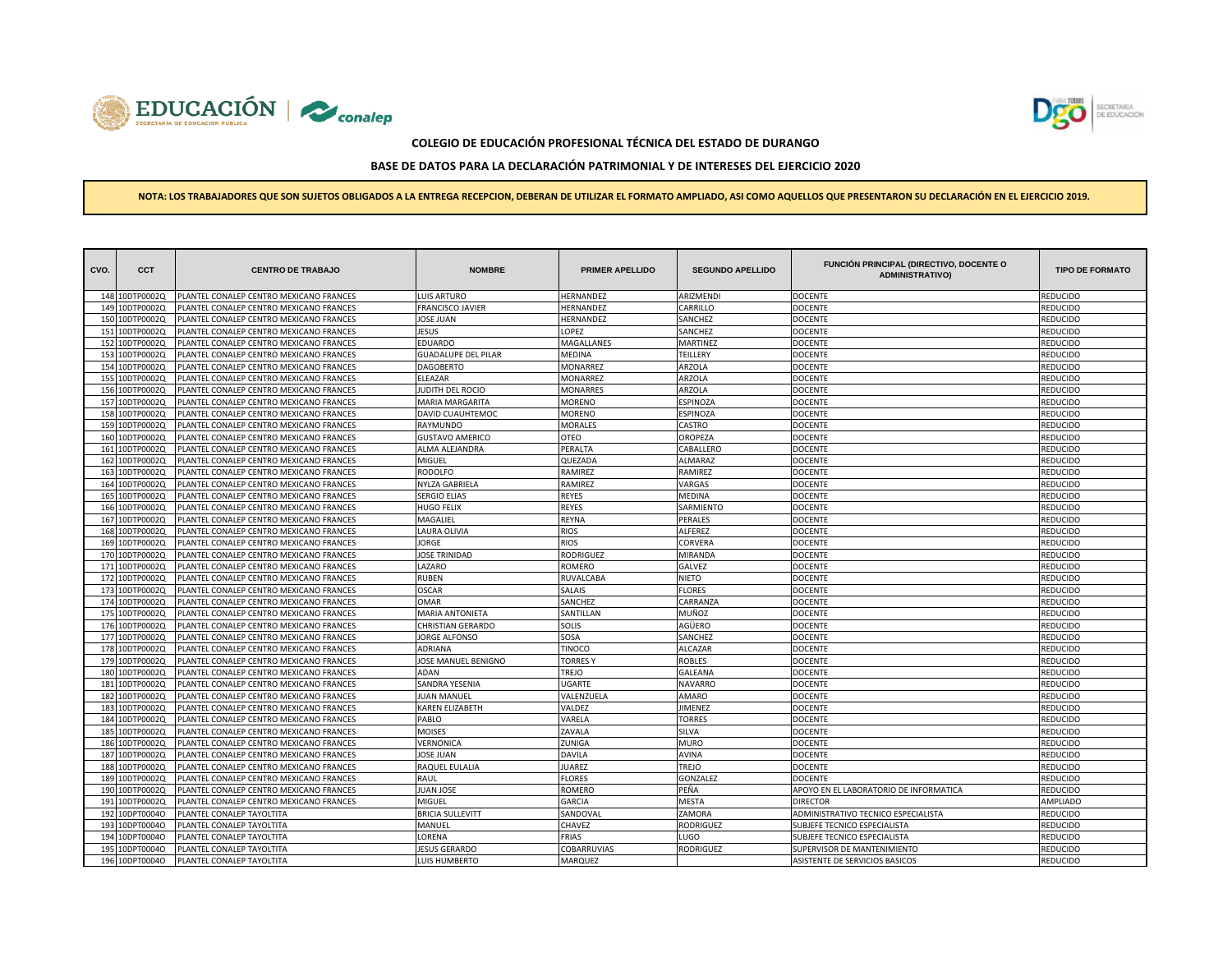



# **BASE DE DATOS PARA LA DECLARACIÓN PATRIMONIAL Y DE INTERESES DEL EJERCICIO 2020**

| CVO. | <b>CCT</b>     | <b>CENTRO DE TRABAJO</b>  | <b>NOMBRE</b>             | <b>PRIMER APELLIDO</b> | <b>SEGUNDO APELLIDO</b> | <b>FUNCIÓN PRINCIPAL (DIRECTIVO, DOCENTE O</b><br><b>ADMINISTRATIVO)</b> | <b>TIPO DE FORMATO</b> |
|------|----------------|---------------------------|---------------------------|------------------------|-------------------------|--------------------------------------------------------------------------|------------------------|
|      | 197 10DPT0004O | PLANTEL CONALEP TAYOLTITA | RACEMA VIRIDIANA          | <b>BASTIDAS</b>        | <b>GUTIERREZ</b>        | ASISTENTE DE SERVICIOS BASICOS                                           | REDUCIDO               |
|      | 198 10DPT0004O | PLANTEL CONALEP TAYOLTITA | MONICA                    | RODRIGUEZ              | LAZCANO                 | JEFE DE PROYECTO                                                         | AMPLIADO               |
| 199  | 10DPT0004O     | PLANTEL CONALEP TAYOLTITA | <b>FRANCISCO</b>          | VAZQUEZ                | <b>TINOCO</b>           | JEFE DE PROYECTO                                                         | AMPLIADO               |
| 200  | 10DPT0004O     | PLANTEL CONALEP TAYOLTITA | MARIA DE LA PAZ           | MARTINEZ               | <b>TORRES</b>           | JEFE DE PROYECTO                                                         | AMPLIADO               |
| 201  | 10DPT0004O     | PLANTEL CONALEP TAYOLTITA | MIGUEL ANGEL              | LARA                   | VARGAS                  | <b>SECRETARIA "C"</b>                                                    | REDUCIDO               |
| 202  | 10DPT0004O     | PLANTEL CONALEP TAYOLTITA | <b>DELY ELIZABETH</b>     | <b>GARCIA</b>          | <b>ESQUIVEL</b>         | SUBJEFE TECNICO ESPECIALISTA                                             | REDUCIDO               |
| 203  | 10DPT0004O     | PLANTEL CONALEP TAYOLTITA | MARIA DOMINGA             | DE LA CRUZ             | <b>DELGADO</b>          | JEFE DE PROYECTO                                                         | AMPLIADO               |
| 204  | 10DPT0004O     | PLANTEL CONALEP TAYOLTITA | <b>OSMAR FRANCISCO</b>    | GONZALEZ               | <b>ALVARADO</b>         | ADMINISTRATIVO TECNICO ESPECIALISTA                                      | <b>EDUCIDO</b>         |
| 205  | 10DPT0004O     | PLANTEL CONALEP TAYOLTITA | CARLOS                    | BRISEÑO                | IBAÑEZ                  | SECRETARIA "C"                                                           | REDUCIDO               |
| 206  | 10DPT0004O     | PLANTEL CONALEP TAYOLTITA | KARLA ELIZABETH           | AMADOR                 | LOPEZ                   | ADMINISTRATIVO TECNICO ESPECIALISTA                                      | REDUCIDO               |
| 207  | 10DPT0004O     | PLANTEL CONALEP TAYOLTITA | PALOMA ELIZABETH DE JESUS | ANGULO                 | <b>BASTIDAS</b>         | ASISTENTE ESCOLAR Y SOCIAL                                               | REDUCIDO               |
|      | 208 10DPT0004O | PLANTEL CONALEP TAYOLTITA | MAXINE                    | <b>SMITH</b>           | <b>AGUILAR</b>          | DIRECTOR DE PLANTEL                                                      | <b>AMPLIADO</b>        |
|      | 209 10DPT0004O | PLANTEL CONALEP TAYOLTITA | FABIOLA                   | ONTIVEROS              | NEVAREZ                 | <b>DOCENTE</b>                                                           | REDUCIDO               |
|      | 210 10DPT0004O | PLANTEL CONALEP TAYOLTITA | MARTE EDGAR               | MORALES                | LARRETA                 | <b>DOCENTE</b>                                                           | REDUCIDO               |
|      | 211 10DPT0004O | PLANTEL CONALEP TAYOLTITA | <b>FERMIN</b>             | <b>MADRILES</b>        | <b>JUAREZ</b>           | <b>DOCENTE</b>                                                           | REDUCIDO               |
|      | 212 10DPT0004O | PLANTEL CONALEP TAYOLTITA | <b>FABIAN GREGORIO</b>    | <b>ROCHA</b>           | REYES                   | <b>DOCENTE</b>                                                           | REDUCIDO               |
| 213  | 10DPT0004O     | PLANTEL CONALEP TAYOLTITA | GABRIEL                   | <b>GURROLA</b>         | <b>HERRERA</b>          | <b>DOCENTE</b>                                                           | REDUCIDO               |
| 214  | 10DPT0004O     | PLANTEL CONALEP TAYOLTITA | MARINA                    | GONZALEZ               | SOTO                    | <b>DOCENTE</b>                                                           | REDUCIDO               |
| 215  | 10DPT0004O     | PLANTEL CONALEP TAYOLTITA | <b>SMAEL</b>              | NERI                   | <b>ALVARADO</b>         | <b>DOCENTE</b>                                                           | REDUCIDO               |
|      | 216 10DPT0004O | PLANTEL CONALEP TAYOLTITA | <b>JUAN DE DIOS</b>       | MARQUEZ                | LARRETA                 | <b>DOCENTE</b>                                                           | REDUCIDO               |
|      | 217 10DPT0004O | PLANTEL CONALEP TAYOLTITA | MANUELA                   | SEGOVIA                | <b>DIAZ</b>             | <b>DOCENTE</b>                                                           | REDUCIDO               |
| 218  | 10DPT0004O     | PLANTEL CONALEP TAYOLTITA | <b>OSCAR EDUARDO</b>      | <b>IRIBE</b>           | <b>MADRILES</b>         | <b>DOCENTE</b>                                                           | REDUCIDO               |
| 219  | 10DPT0004O     | PLANTEL CONALEP TAYOLTITA | <b>NERY DANIEL</b>        | QUIÑONES               | PONCE                   | <b>DOCENTE</b>                                                           | REDUCIDO               |
| 220  | 10DPT0004O     | PLANTEL CONALEP TAYOLTITA | CLAUDIA LETICIA           | NEVAREZ                | <b>GUERRA</b>           | <b>DOCENTE</b>                                                           | REDUCIDO               |
| 221  | 10DPT0004O     | PLANTEL CONALEP TAYOLTITA | OGARITA DEL CARMEN        | ZAMORA                 | <b>DIAZ</b>             | <b>DOCENTE</b>                                                           | REDUCIDO               |
|      | 222 10DPT0004O | PLANTEL CONALEP TAYOLTITA | <b>HECTOR ALFONSO</b>     | SANCHEZ                | ARAGON                  | <b>DOCENTE</b>                                                           | REDUCIDO               |
| 223  | 10DPT0004O     | PLANTEL CONALEP TAYOLTITA | LAZARO IBSAN              | RAMIREZ                | COTA                    | DOCENTE                                                                  | <b>EDUCIDO</b>         |
| 224  | 10DPT0004O     | PLANTEL CONALEP TAYOLTITA | <b>JOSE DAVID</b>         | MARTINEZ               | REYES                   | <b>DOCENTE</b>                                                           | REDUCIDO               |
| 225  | 10DPT0004O     | PLANTEL CONALEP TAYOLTITA | <b>SEVERO</b>             | GONZALEZ               | MARTINEZ                | <b>DOCENTE</b>                                                           | REDUCIDO               |
|      | 226 10DPT0004O | PLANTEL CONALEP TAYOLTITA | PEDRO OMAR                | LUGO                   | MARTINEZ                | <b>DOCENTE</b>                                                           | REDUCIDO               |
|      | 227 10DPT0004O | PLANTEL CONALEP TAYOLTITA | <b>JESUS MANUEL</b>       | NEVAREZ                | <b>GUERRA</b>           | <b>DOCENTE</b>                                                           | REDUCIDO               |
| 228  | 10DPT0004O     | PLANTEL CONALEP TAYOLTITA | ARELI DEL ROCIO           | SANDOVAL               | MELERO                  | <b>DOCENTE</b>                                                           | REDUCIDO               |
|      | 229 10DPT0004O | PLANTEL CONALEP TAYOLTITA | KARLA KARINA              | MONARREZ               | QUIÑONEZ                | <b>DOCENTE</b>                                                           | REDUCIDO               |
| 230  | 10DPT0004O     | PLANTEL CONALEP TAYOLTITA | LEONARDO                  | MEJORADO               | <b>GUZMAN</b>           | <b>DOCENTE</b>                                                           | REDUCIDO               |
| 231  | 10DPT0004O     | PLANTEL CONALEP TAYOLTITA | <b>MARTIN</b>             | SANCHEZ                | <b>GARCIA</b>           | <b>DOCENTE</b>                                                           | REDUCIDO               |
| 232  | 10DPT0004O     | PLANTEL CONALEP TAYOLTITA | <b>HIPOLITO</b>           | LOPEZ                  | LOPEZ                   | <b>DOCENTE</b>                                                           | REDUCIDO               |
| 233  | 10DPT0004O     | PLANTEL CONALEP TAYOLTITA | <b>GRACIELA</b>           | URBINA                 | VALDEZ                  | <b>DOCENTE</b>                                                           | <b>EDUCIDO</b>         |
| 234  | 10DPT0004O     | PLANTEL CONALEP TAYOLTITA | DOLORES GABRIELA          | <b>ALVAREZ</b>         | <b>MORALES</b>          | <b>DOCENTE</b>                                                           | REDUCIDO               |
| 235  | 10DPT0004O     | PLANTEL CONALEP TAYOLTITA | <b>JUAN CARLOS</b>        | HERRERA                | DUEÑES                  | <b>DOCENTE</b>                                                           | REDUCIDO               |
| 236  | 10DPT0004O     | PLANTEL CONALEP TAYOLTITA | ANA LILIA                 | CHAVEZ                 | ROCHA                   | <b>DOCENTE</b>                                                           | REDUCIDO               |
| 237  | 10DPT0004O     | PLANTEL CONALEP TAYOLTITA | ALEJANDRO                 | PASOS                  | SANTOS                  | <b>DOCENTE</b>                                                           | REDUCIDO               |
| 238  | 10DPT0004O     | PLANTEL CONALEP TAYOLTITA | ELIEZER EDUARDO           | ORTIZ                  | CORRAL                  | <b>DOCENTE</b>                                                           | REDUCIDO               |
|      | 239 10DPT0004O | PLANTEL CONALEP TAYOLTITA | JOSE EDGARDO              | NEVAREZ                | NUÑEZ                   | <b>DOCENTE</b>                                                           | REDUCIDO               |
|      | 240 10DPT0004O | PLANTEL CONALEP TAYOLTITA | <b>GUSTAVO</b>            | YEPEZ                  | <b>HUERTA</b>           | <b>DOCENTE</b>                                                           | REDUCIDO               |
|      | 241 10DPT0004O | PLANTEL CONALEP TAYOLTITA | CESAR                     | ARREDONDO              | <b>BARRAZA</b>          | <b>DOCENTE</b>                                                           | REDUCIDO               |
| 242  | 10DPT0004O     | PLANTEL CONALEP TAYOLTITA | ELDA ANABEL               | GARZA                  | ROJAS                   | <b>DOCENTE</b>                                                           | REDUCIDO               |
| 243  | 10DPT0004O     | LANTEL CONALEP TAYOLTITA  | CARLOS GABRIEI            | VALDEZ                 | ALVAREZ                 | <b>DOCENTE</b>                                                           | REDUCIDO               |
| 244  | 10DPT0004O     | PLANTEL CONALEP TAYOLTITA | JOSE ENRIQUE              | <b>TERRAZAS</b>        | GOMEZ                   | <b>DOCENTE</b>                                                           | REDUCIDO               |
|      | 245 10DPT0004O | PLANTEL CONALEP TAYOLTITA | <b>FRANCISCO JAVIER</b>   | <b>ESTALA</b>          | <b>BERNADAC</b>         | <b>DOCENTE</b>                                                           | REDUCIDO               |